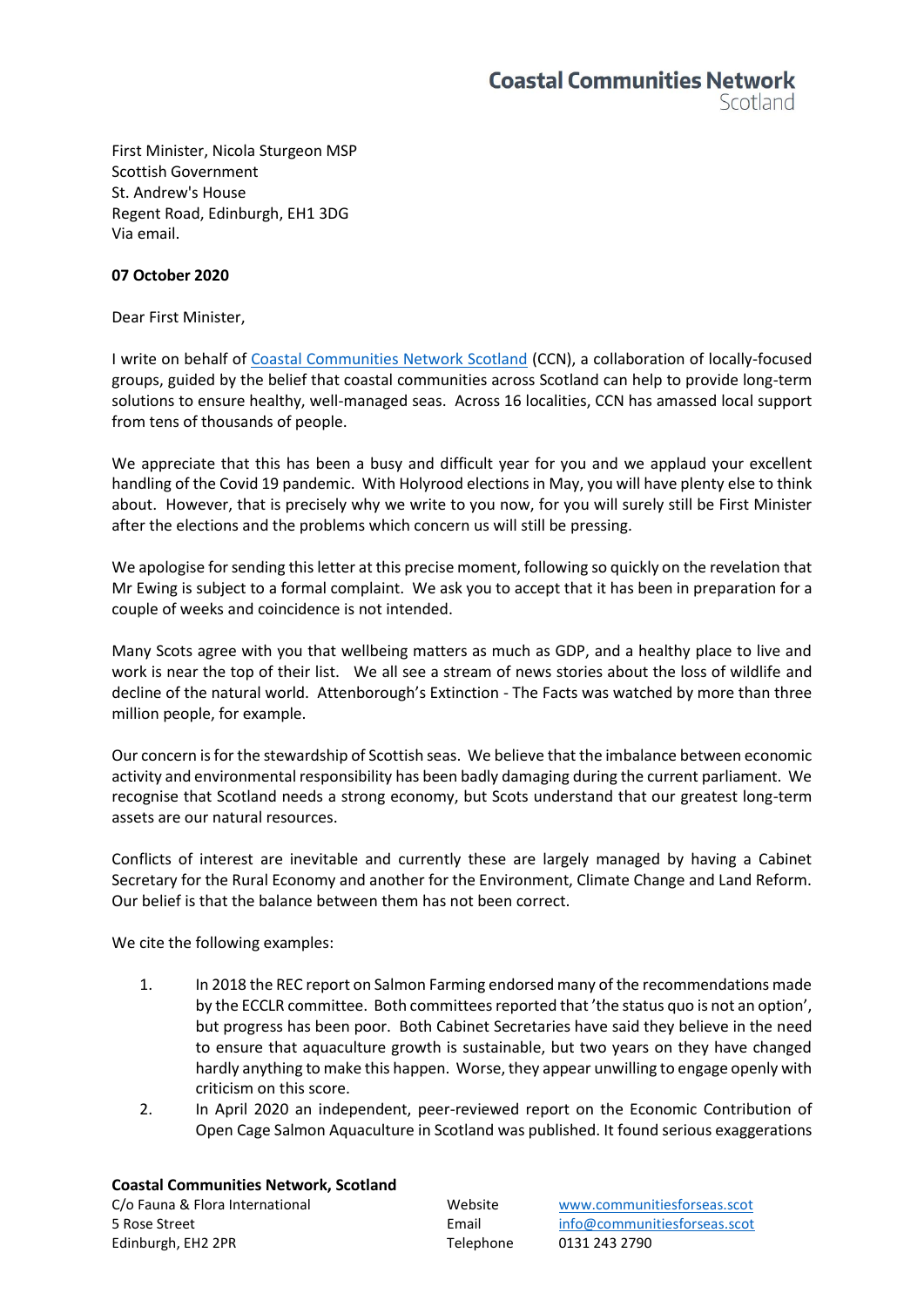## **Coastal Communities Network**

Scotland

in the Scottish Government's assessment of the value of fish farming, which has been used to justify its support for expansion; it identified that none of the socio-economic costs of the impact of salmon farming are included in any Scottish Government or HIE reports, which have concentrated solely on the benefits. It was five months before there was a direct response to this significant report from the Cabinet Secretary. His response conceded that there has been no Scottish Government "cost-benefit analysis of the sector's interactions with the marine environment and its other users". Given the requirements of the Green Book and the Scottish Public Finance Manual, this raises legitimate questions over the public funding of the open cage salmon farming sector to date, and whether this has been has been consistent with these requirements. Will additional public funding of the open cage salmon farming sector be allowed to continue prior to an appropriate Cost Benefit Analysis being conducted?

- 3. A further report commissioned by Marine Scotland into Understanding the Relative Cost-Effectiveness of Sea Lice Management Measures for Farmed Salmon Production in Scotland was published in September 2020. There has not been a corresponding report into the relative environmental damages of these controversial treatments, nor the related animal welfare issues.
- 4. A report by Ekosgen on Supporting the Economic, Social and Environmental Sustainability of the UK's Marine Sectors was commissioned by Marine Scotland, but reported on the whole of the UK. It was completed in January 2020, but remained unpublished until August 2020. Oddly, only about 20% of the parties from whom evidence was taken are Scottish and 'reluctance to participate …… meant that a workshop in Scotland was not possible'. This superficial report contains little economic analysis but was immediately used in a very selective way by the Cabinet Secretary for the Rural Economy to trumpet the virtues of salmon farming in Scotland. Again he ignored the impacts on other jobs, as well as the benefits of other sectors.
- 5. The frequent, unminuted meetings between the Cabinet Secretary for the Rural Economy and the Scottish Salmon Producers Organisation (SSPO) and the individual companies who are members of it does not suggest an open-minded approach to his responsibilities. They also raise suspicions that these companies have preferential access to influence policy. This behaviour does not compare favourably with the difficulty CCN has had in discussing aquaculture with the Cabinet Secretary for ECCLR, rather than with her MS officials.
- 6. We were recently informed by Marine Scotland of the delay to the Phase 2 Marine Protected Area (MPA) and Priority Marine Feature (PMF) management project, with no anticipated date on which this important work will resume. The project to improve protection given to PMFs outside the MPA network was initiated in May 2017, following the damaging incident in Loch Carron which resulted in the designation of the Loch Carron MPA. The review has made negligible progress in over three years and appears effectively shelved.

Whatever one thinks of the gravity of each of these individual instances, they collectively show an inherent imbalance in favour of economic growth at the expense of the marine environment, which supports many other, more sustainable jobs. The finfish aquaculture sector is damaging the environment every day but the government has little inclination to address its problems.

Even if you feel this is untrue, the Scottish Government's rhetoric and its public front are reinforcing a state of open hostility between the supporters of aquaculture (including the government, Marine Scotland and SEPA) and the growing number of opponents, many of whom are expert in marine

**Coastal Communities Network, Scotland**

C/o Fauna & Flora International Website [www.communitiesforseas.scot](http://www.communitiesforseas.scot/) 5 Rose Street Email [info@communitiesforseas.scot](mailto:info@communitiesforseas.scot) Edinburgh, EH2 2PR Telephone 0131 243 2790